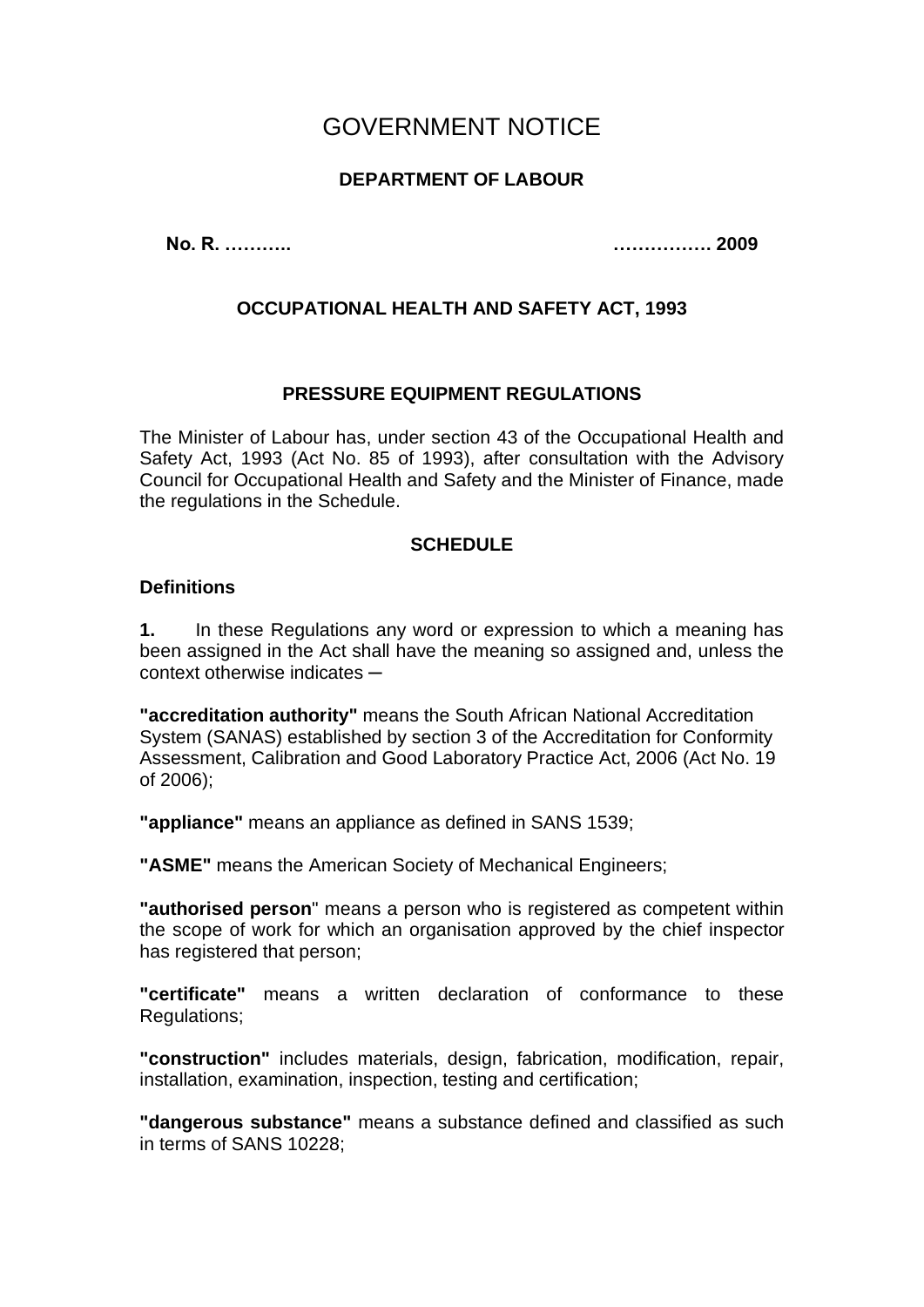**"design pressure"** means the gauge pressure used in the design formulae to determine the dimensions of the component parts of the pressure equipment;

**"design temperature"** means the temperature used in the design formulae to determine the dimensions of the component parts of the pressure equipment;

**"design verification"** means verification that the pressure equipment complies with the applied design of the relevant health and safety standard and the requirements of these Regulations;

**"fire extinguisher"** means a rechargeable container which has a fire extinguishing substance that is expelled by the action of internal pressure for the purpose of extinguishing a fire;

**"fluid"** means gases, liquids, vapours in pure phase and mixtures thereof and may contain solids in suspension*;*

**"gas"** means gases, liquefied gases, gases dissolved under pressure, vapours, and those liquids whose vapour pressure at the design temperature is greater than 50 kPa above normal atmospheric pressure;

**"gas system"** means an assembly of tubes, pipes or similar ducts, fittings and valves for the reticulation, circulation and conveyance of a gas, excluding a pressure vessel or transportable gas container connected to the system;

**"latent defect"** means a fault inherent in pressure equipment, resulting from deficiencies in the design or manufacturing process that may cause a health and safety risk;

**"manufacturer"** means any person who has overall control and is responsible for the construction of the pressure equipment;

**"modification"** means any change to the original design conditions of pressure equipment, including re-rating, or the addition or removal of elements that could affect the integrity of the pressure equipment, and **"modify"** has a corresponding meaning;

**"non-metallic"** means glass, thermoplastic or thermosetting polymeric reinforced and un-reinforced materials or combinations thereof;

**"pipeline"** means piping or a system of piping designed for the transport and distribution of any fluid from an installation that is onshore or offshore, starting from and including the last isolation device located within the confines of the installation, including all the auxiliary equipment designed specifically for that pipeline;

**"piping"** means pipes, tubes or flexible pressure hose elements intended for the transport or distribution of any fluid at a pressure of 50 kPa or above when connected together for integration into a system, including heat exchangers consisting of pipes for the purpose of cooling or heating air;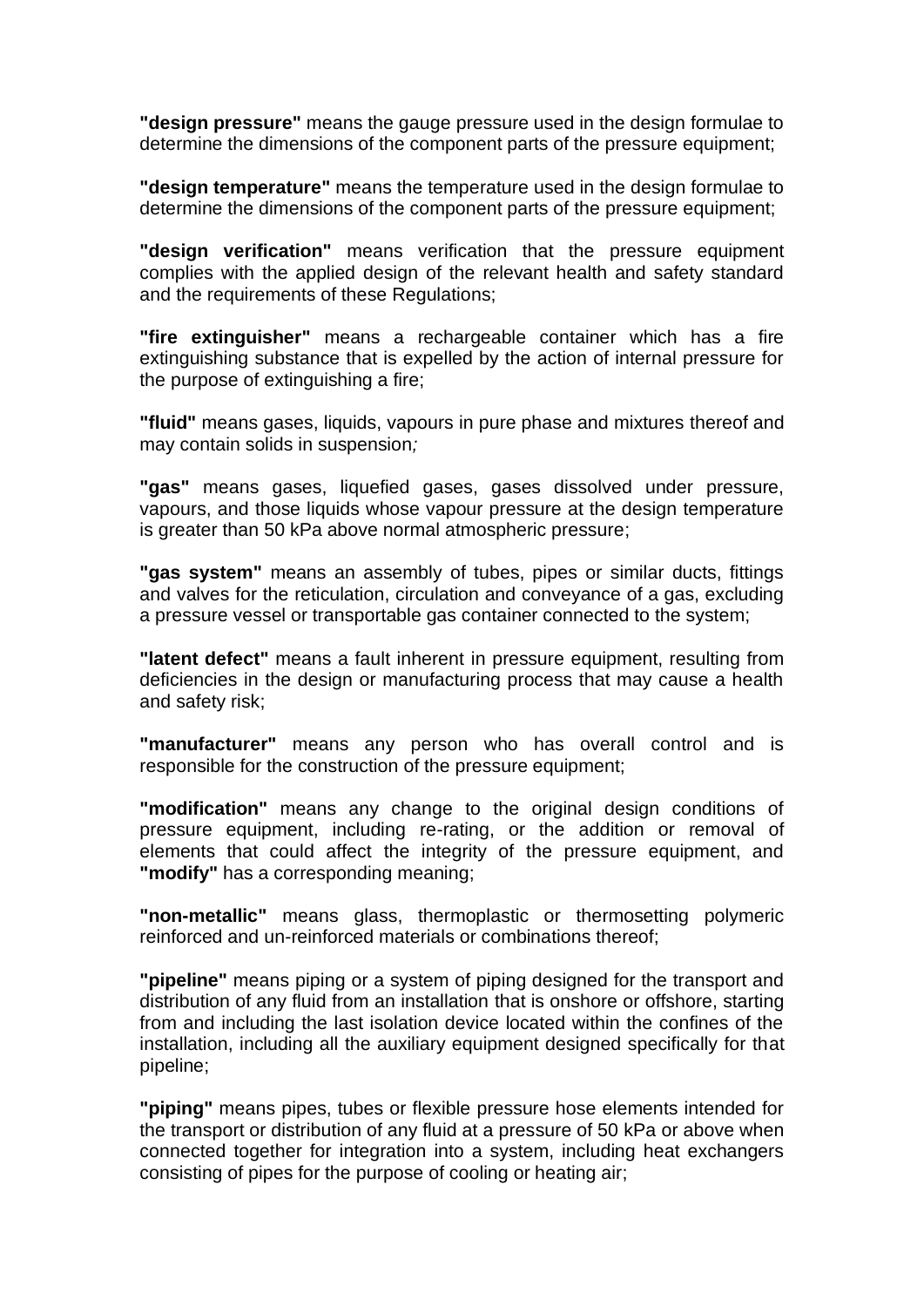**"pressure accessory"** means devices with an operational function having pressure-bearing housing;

**"pressure equipment"** means a steam generator, pressure vessel, piping, pressure accessory and safety accessory, transportable gas container, and fire extinguisher and includes, but is not limited to, an accumulator, a hotwater geyser, and hyperbaric chambers;

**"pressure vessel"** means a housing designed and manufactured to contain a fluid under a design pressure equal to or greater than 50 kPa;

**"provincial director"** means the provincial director as defined in regulation 1 of the General Administrative Regulations promulgated by Government Notice No. R. 1449 of 6 September 1996;

**"re-certification"** means activities undertaken to determine appropriate design parameters for pressure equipment where such data is unknown or unavailable;

**"repair"** means restoration to original standard by the application of heat or welding to any pressure equipment, or the replacement of expanded tubes, and in the case of non-metallic equipment it means the application of heat, welding, solvent cement, laminate or curing of thermo-set;

**"re-rating"** means any change in the design parameters of pressure equipment which affects the certification;

**"reticulation"** means the conveyance of gas by pipeline with a general operating pressure of no more that 200 kPa to the ultimate points of consumption;

**"risk-based inspection"** means an inspection scope based on the results of a formal risk assessment, including inspection and test intervals;

**"safety accessory"** means a device designed to protect pressure equipment;

**"SANS 151"** means the Standard Specification for fixed electric storage water heaters, SANS 151, published by the South African Bureau of Standards;

**"SANS 347"** means the Standard Specification for categorization and conformity assessment criteria for all pressure equipment, SANS 347, published by the South African Bureau of Standards;

**"SANS 10227"** means the Standard Specification for the criteria for the operation of inspection authorities performing inspection in terms of the Pressure Equipment Regulations, SANS 10227, published by the South African Bureau of Standards;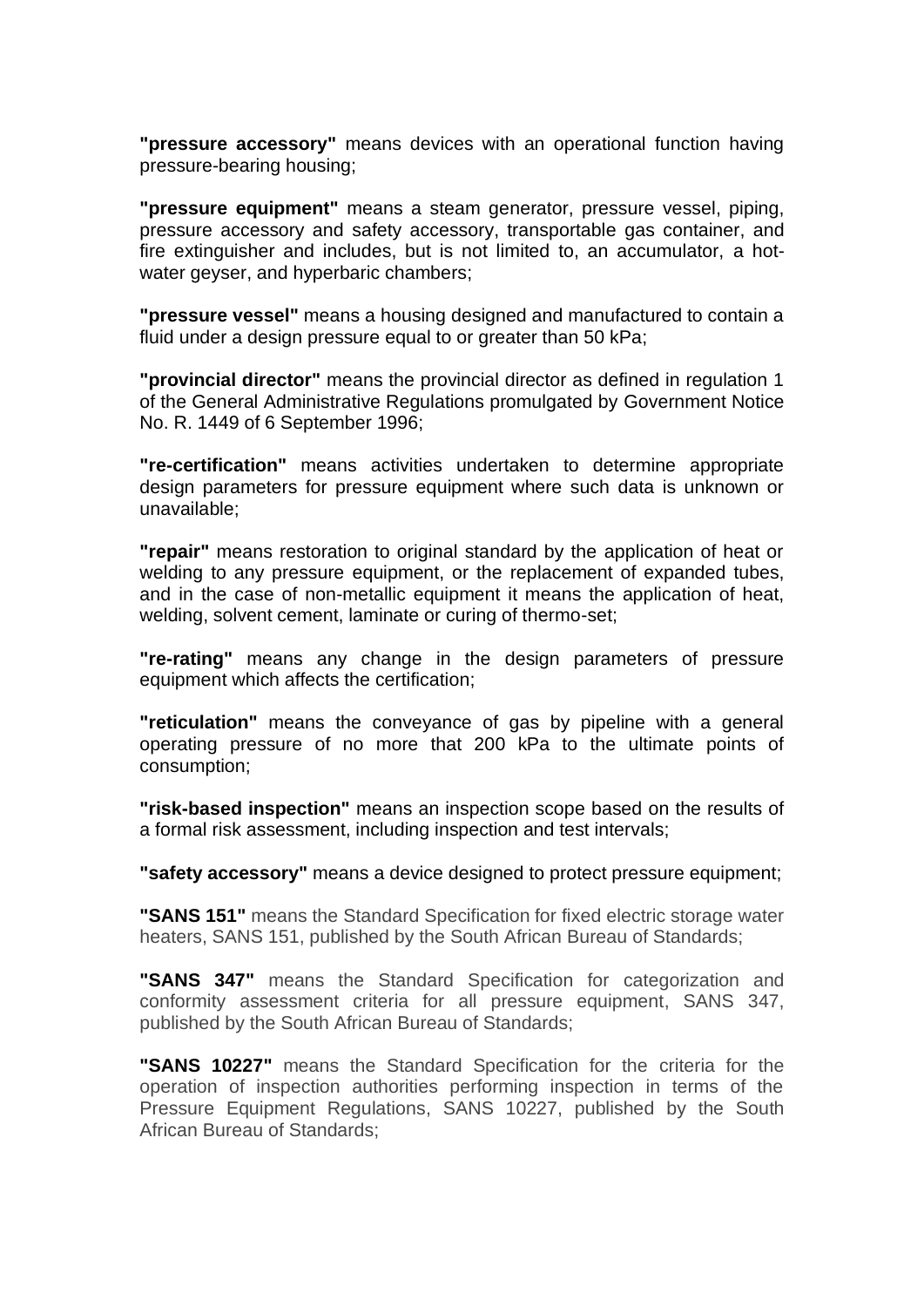**"SANS 10228"** means the Standard Specification for the identification and classification of dangerous goods for transport, SANS 10228, published by the South African Bureau of Standards;

**"SANS 10254"** means the Standard Specification for the installation, maintenance, replacement and repair of fixed electric storage water heating systems, SANS 10254, published by the South African Bureau of Standards;

**SANS/ISO 17020"** means the Standard Specification for general criteria for the operation of various types of bodies performing inspection, SANS 17020, published by the South African Bureau of Standards;

**"steam generator"** means any apparatus to convert water continuously into steam at a pressure higher than that due to the atmosphere and where the heat is derived from a source other than steam, and includes any super heater or economiser which is an integral part of a steam generator or is separately fired there from, fired steam and hot-water boilers, waste-heat boilers, waste-incineration boilers, and electrode or immersion-type electrically heated boilers;

**"the Act"** means the Occupational Health and Safety Act, 1993 (Act No. 85 of 1993);

**"transportable gas container"** means any refillable vessel for the storage and conveyance of liquefied, dissolved or compressed gases, of water capacity from 0,5 litres to 3 000 litres;

**"unique mark"** means the mark and accreditation reference number of the approved inspection authority.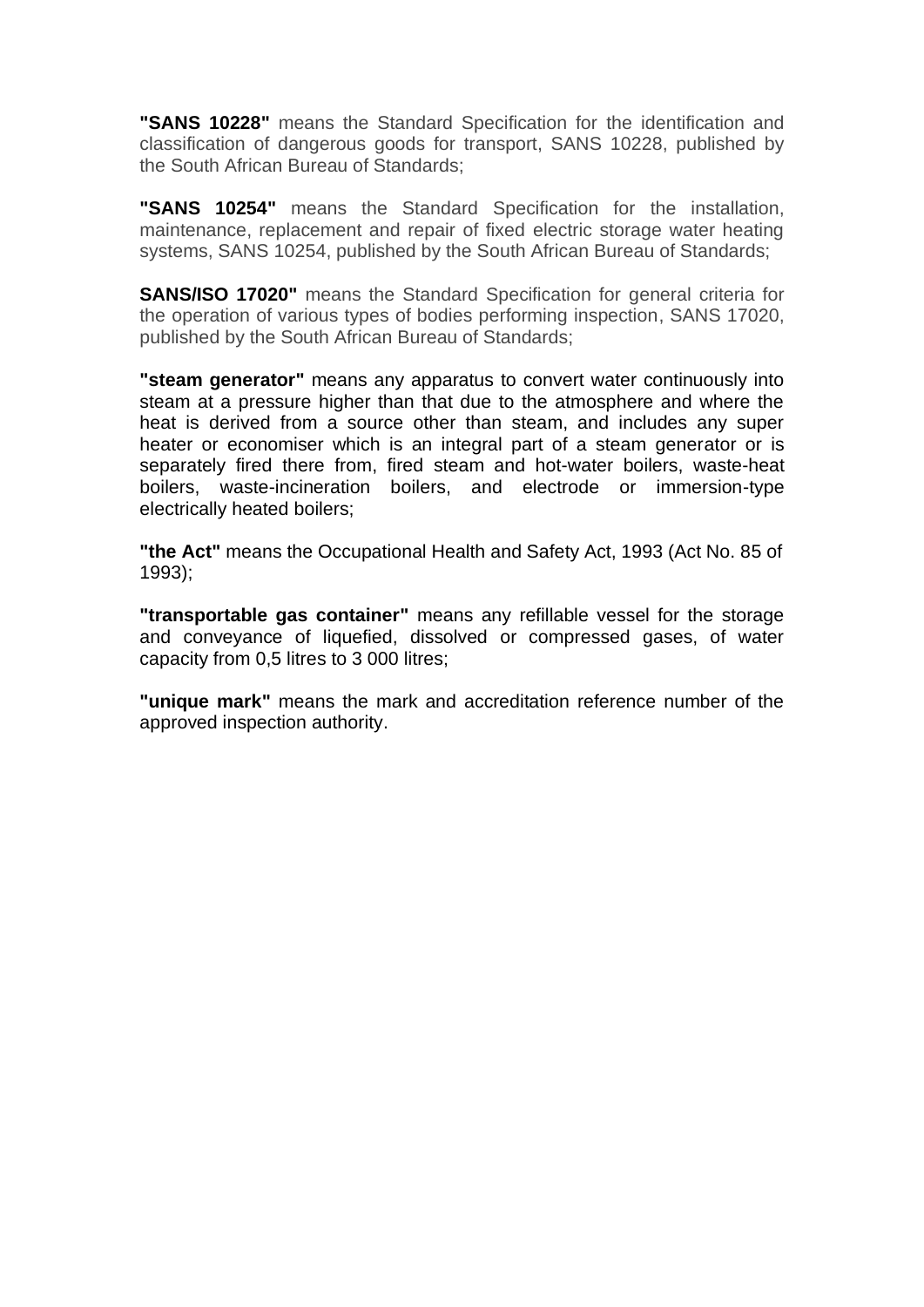### **Scope of application**

**2.** (1) These Regulations shall apply to the design, manufacture, operation, repair, modification, maintenance, inspection and testing of pressure equipment with a design pressure equal to or greater than 50 kPa, in terms of the relevant health and safety standard incorporated into these Regulations under section 44 of the Act.

(2) Regulations 3, 4, 5, 9(1), 9(2) and 9(3) shall not apply to pressure equipment in use or on order prior to the publication of these Regulations, which equipment shall be designed and constructed according to the requirements applicable at the time of order.

(3) The following pressure equipment shall be excluded from these Regulations:

- (a) Piping for the supply, distribution and discharge of water below its boiling point at atmospheric pressure and associated pressure equipment and headraces such as penstocks, pressure tunnels, pressure shafts for hydro-electric installations and their related specific pressure accessories;
- (b) aerosol dispensers;
- (c) pressure equipment intended for the functioning of road and rail vehicles, excluding a fuel gas system;
- (d) pressure equipment comprising casings or machinery where the dimensioning, choice of material and manufacturing rules are based primarily on requirements for sufficient strength, rigidity and stability to meet the static and dynamic operational effects or other operational characteristics and for which pressure is not a significant design factor, and such pressure equipment may include —
	- (i) engines, including turbines and internal combustion engines;
	- (ii) reciprocating steam engines, gas turbines, steam turbines, turbo-generators, compressor engines, pumps and actuating devices;
- (e) open metal-making pots and blast furnaces
- (f) housing for electrical machinery such as switchgear, control gear, transformers and rotating machines;
- (g) tyres and flexible pressurised casings used for recreational purposes;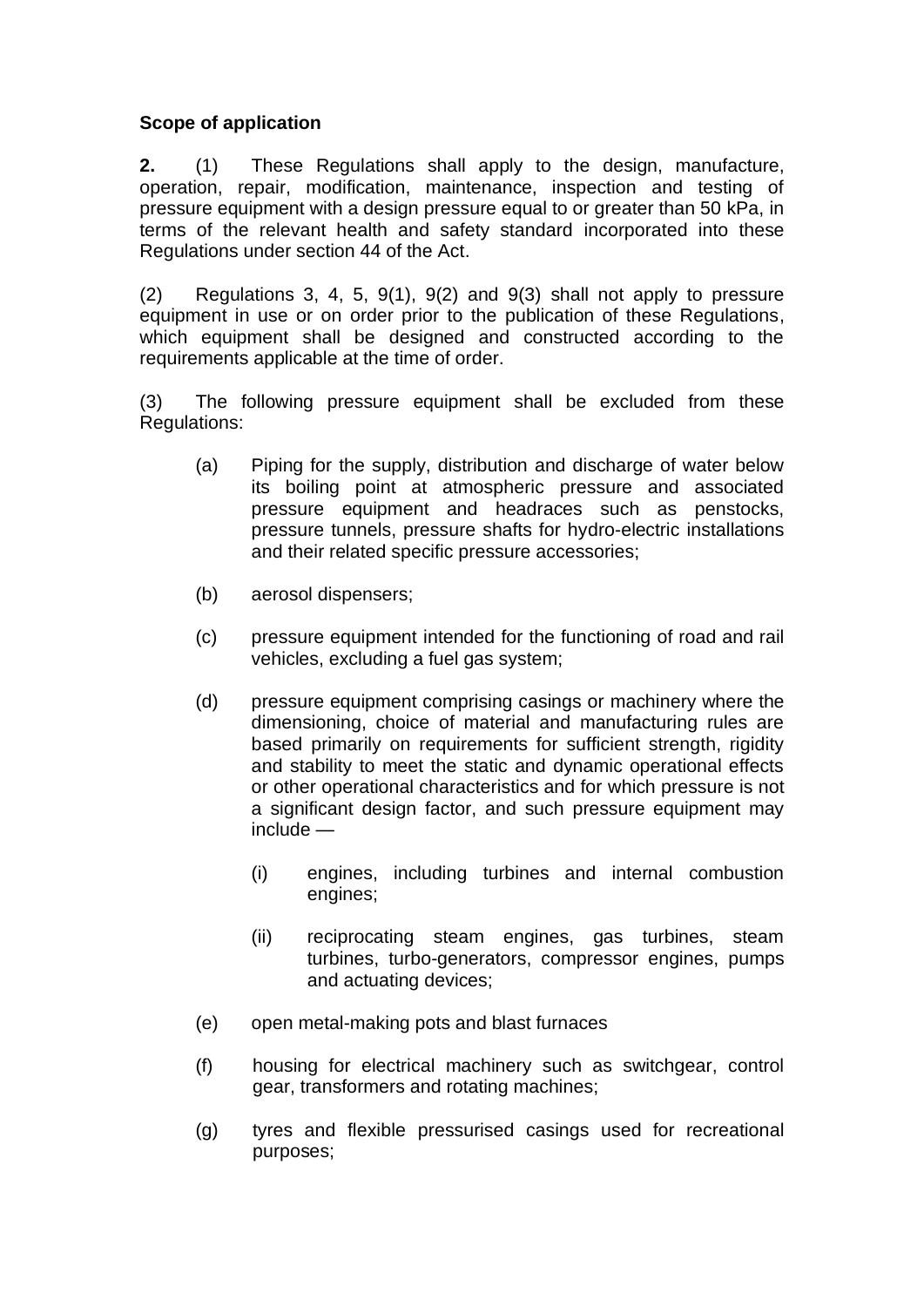(h) fixed electrical hot-water storage container of water capacity from 15 litres to 450 litres operating at a maximum pressure of 600 kPa manufactured to the requirements of SANS 151, which shall be installed in accordance with the requirements of SANS 10254.

# **General requirements**

**3.** (1) Any person who manufactures, imports, sells, offers or supplies any pressure equipment described in these Regulations for use in the Republic shall ensure that such equipment complies with these Regulations.

(2) Any person who erects or installs any pressure equipment for use in the Republic shall ensure, as far as is reasonably practicable, that it is erected or installed in a safe manner and without risk to health and safety when properly used.

(3) All pressure equipment for use in the Republic shall be categorized and submitted to the applicable conformance assessments of SANS 347 in addition to the requirements of the relevant health and safety standard incorporated into these Regulations under section 44 of the Act.

### **Duties of manufacturers**

**4.** (1) The manufacturer shall have an obligation to ensure that all equipment designed and manufactured for use in the Republic shall be conformity assessed and subjected to the requirements set out in SANS 347.

(2) Subject to the requirements set out in the relevant health and safety standard incorporated into these Regulations under section 44 of the Act, the manufacturer shall ensure that the pressure equipment as manufactured, modified, inspected, tested or repaired is safe and without risks to health when properly used.

(3) Subject to the requirements of this regulation a manufacturer shall issue a certificate of manufacture for all pressure equipment supplied, with a verification signature by an approved inspection authority when so required.

(4) Subject to the requirements of this regulation a manufacturer shall comply with any other duty assigned to the manufacturer in these Regulations.

(5) A manufacturer who determines that pressure equipment in use has a latent defect shall advise the chief inspector in writing forthwith thereof and of measures being taken to correct the defect.

### **Duties of importers and suppliers**

**5.** (1) Importers and suppliers shall ensure that pressure equipment sold complies with the requirements of these Regulations.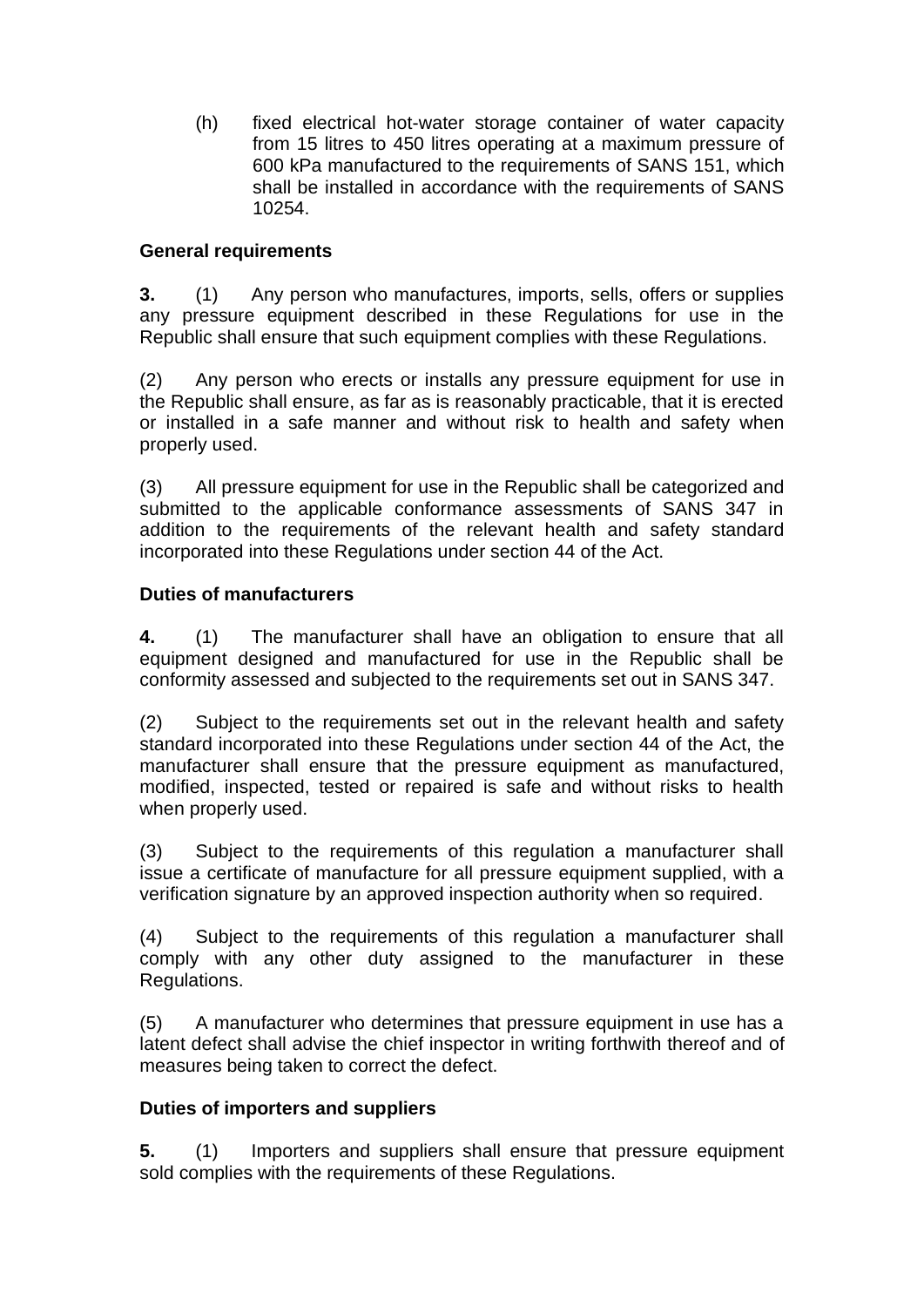(2) The importer shall assume the liability of the manufacturer in terms of these Regulations.

(3) Any pressure equipment that requires a permit to be issued by an organisation approved by the chief inspector shall ensure that such approval is obtained by the importer or manufacturer before the pressure equipment is placed in the market: Provided that such equipment shall comply with the relevant health and safety standard incorporated into these Regulations under section 44 of the Act.

### **Duties of users**

**6.** (1) The user shall ensure that the pressure equipment is operated and maintained within its design and operating parameters.

(2) The user shall, subject to the relevant health and safety standard incorporated into these Regulations under section 44 of the Act –

- (a) provide the manufacturer, repairer or modifier with comprehensive information of the operating or intended operating conditions of the pressure equipment, including the characteristics of the fluid and operating parameters of other connected pressure equipment, where reasonably practicable;
- (b) ensure pressure equipment has a certificate, issued by the manufacturer, including a verification signature by an approved inspection authority when required, which certifies that the pressure equipment has been designed and manufactured in accordance with the relevant health and safety standard incorporated into these Regulations under section 44 of the Act;
- (c) ensure pressure equipment has a certificate issued by the repairer or modifier, including a verification signature by an approved inspection authority when required, which certifies that the pressure equipment has been modified or repaired in accordance with the relevant health and safety standard incorporated into these Regulations under section 44 of the Act;
- (d) ensure that pressure equipment has a certificate issued by an approved inspection authority before commissioning, where applicable; and
- (e) ensure that a gas system has a valid certificate issued by an authorised person.

### **Approval and duties of approved inspection authority**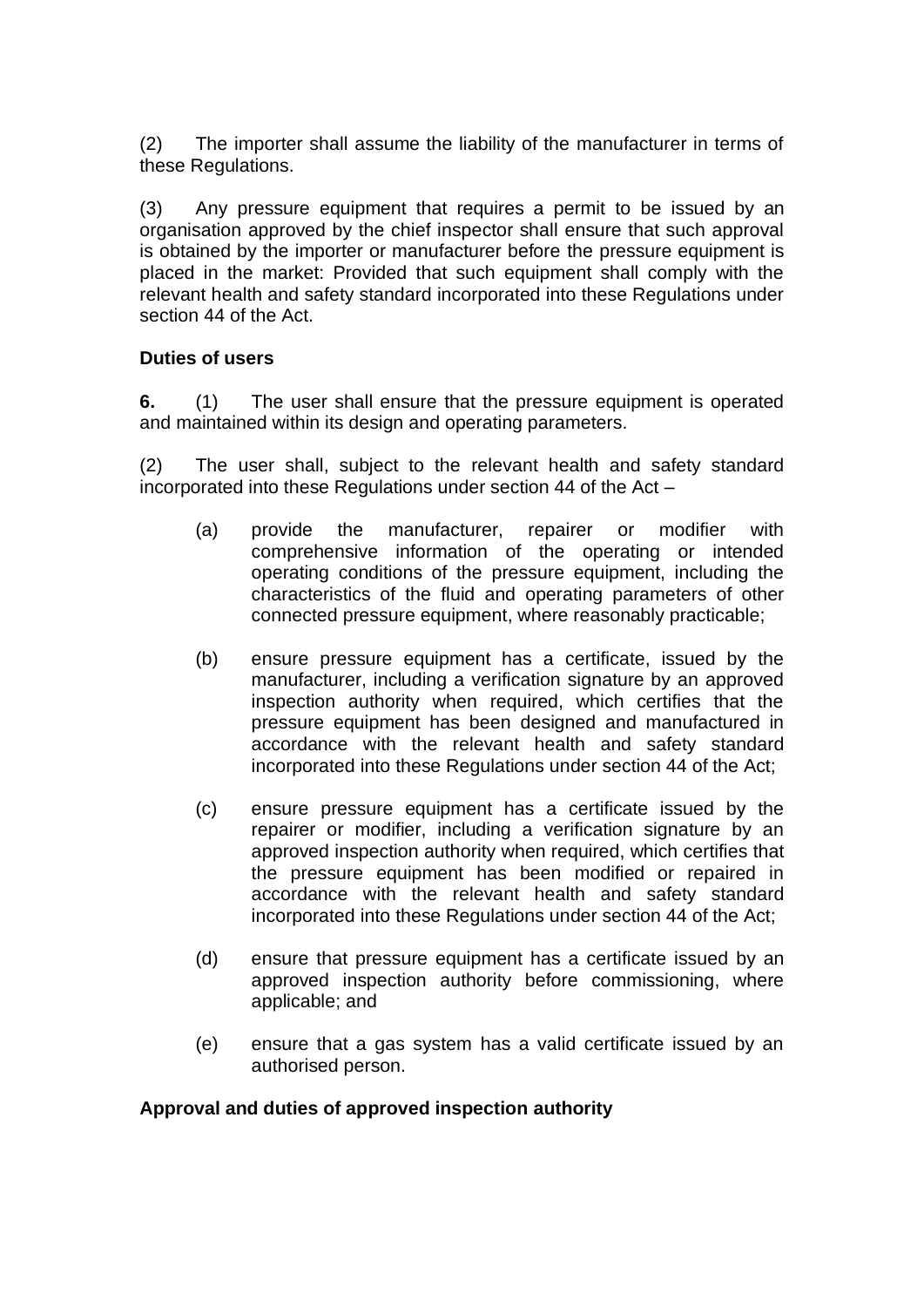**7.** (1) Only an organisation holding an approval certificate from the chief inspector shall perform the duties of an approved inspection authority within the scope of accreditation.

(2) An application for approval in terms of subregulation (1) shall include the applicant's proof of accreditation prescribed by paragraph (a) or (b) of subregulation (3), including full contact details and address.

- (3) The chief inspector's approval
	- (a) of inspection bodies operating in the Republic shall be subject to the submission of an accreditation certificate issued by the accreditation authority in accordance with the requirements of SANS/ISO 17020 and SANS 10227: Provided that the chief inspector may set additional requirements before granting approval; or
	- (b) of foreign inspection bodies shall be subject to the submission of an accreditation certificate issued by an International Laboratory Accreditation Cooperation (ILAC) or an International Accreditation Forum (IAF), Mutual Recognition Arrangement signatory in accordance with the requirements of ISO/IEC 17020: Provided that –
		- (i) the foreign inspection body shall ensure compliance with all the duties assigned to an approved domestic inspection authority in terms of these Regulations and within their scope of accreditation together with the applicable health and safety standards; and
		- (ii) the chief inspector may set additional requirements before granting approval.

(4) Imported pressure equipment stamped by an ASME authorised manufacturer in compliance with the full ASME Code of Construction shall be deemed to meet the requirements of these Regulations.

(5) In the event of a dispute of a technical or safety issue, which could not be reasonably resolved between an approved inspection authority and any interested party, including the user, modifier, repairer or manufacturer, an interested party may refer the case to the chief inspector in writing for arbitration, setting out the full details of the dispute.

(6) Upon receiving such a dispute in terms of subregulation (5), the chief inspector may appoint an arbitrator mutually agreed upon between the parties.

(7) A case referred to the chief inspector in terms of subregulation (5) shall be investigated and arbitrated within a maximum of 90 days.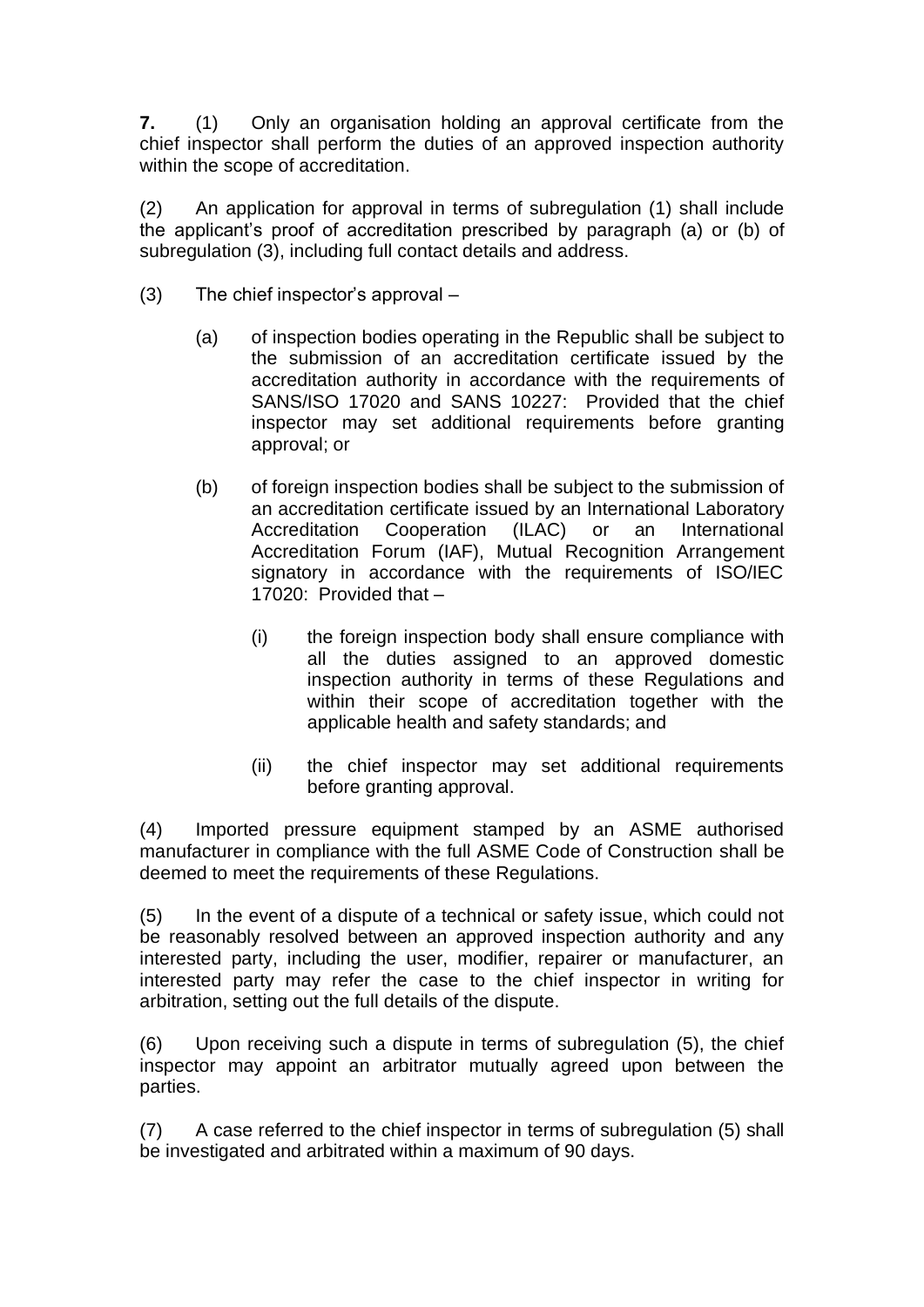(8) An approved inspection authority shall ensure compliance with all the duties assigned to an approved inspection authority in these Regulations within its scope of accreditation and the relevant health and safety standard.

# **Registration of a steam generator**

**8.** (1) No user may use a steam generator unless such user is in possession of a certificate of registration issued in terms of subregulation (3) for that steam generator.

(2) Application for registration to use a steam generator shall be made prior to use to the provincial director in the form of Annexure 2, including copies of a certificate from the manufacturer and from the approved inspection authority after installation prior to commissioning: Provided that this subregulation shall not apply in respect of the re-erection of a steam generator on the same premises.

(3) On receipt of an application for registration in terms of subregulation (1), the provincial director shall forward that application to an inspector who may issue a certificate of registration in the form of Part C of Annexure 2 in respect of that steam generator, subject to the conditions that may be specified on the certificate.

(4) Any user of a steam generator for which a certificate of registration has been issued shall cause the certificate of registration to be made available on request to an inspector or an approved inspection authority.

(5) A user shall, within seven days after discovering that the certificate of registration has been lost, defaced or destroyed, apply to the provincial director in the form of Part A of Annexure 2 for the issue of a duplicate certificate, and affix the fee of R100,00 in the form of uncancelled revenue stamps to such an application.

(6) On receipt of an application in terms of subregulation (5), the provincial director shall issue the duplicate certificate if he or she is satisfied that the original certificate has been lost, defaced or destroyed.

(7) A user of a steam generator shall immediately notify the provincial director in writing when –

- (a) such steam generator is no longer in use;
- (b) the right of control over the use of the steam generator is transferred by the user to any other user; or
- (c) the user moves the steam generator to premises other than the premises reflected on its certificate of registration.
- (8) A certificate of registration issued in terms of subregulation (3) shall lapse –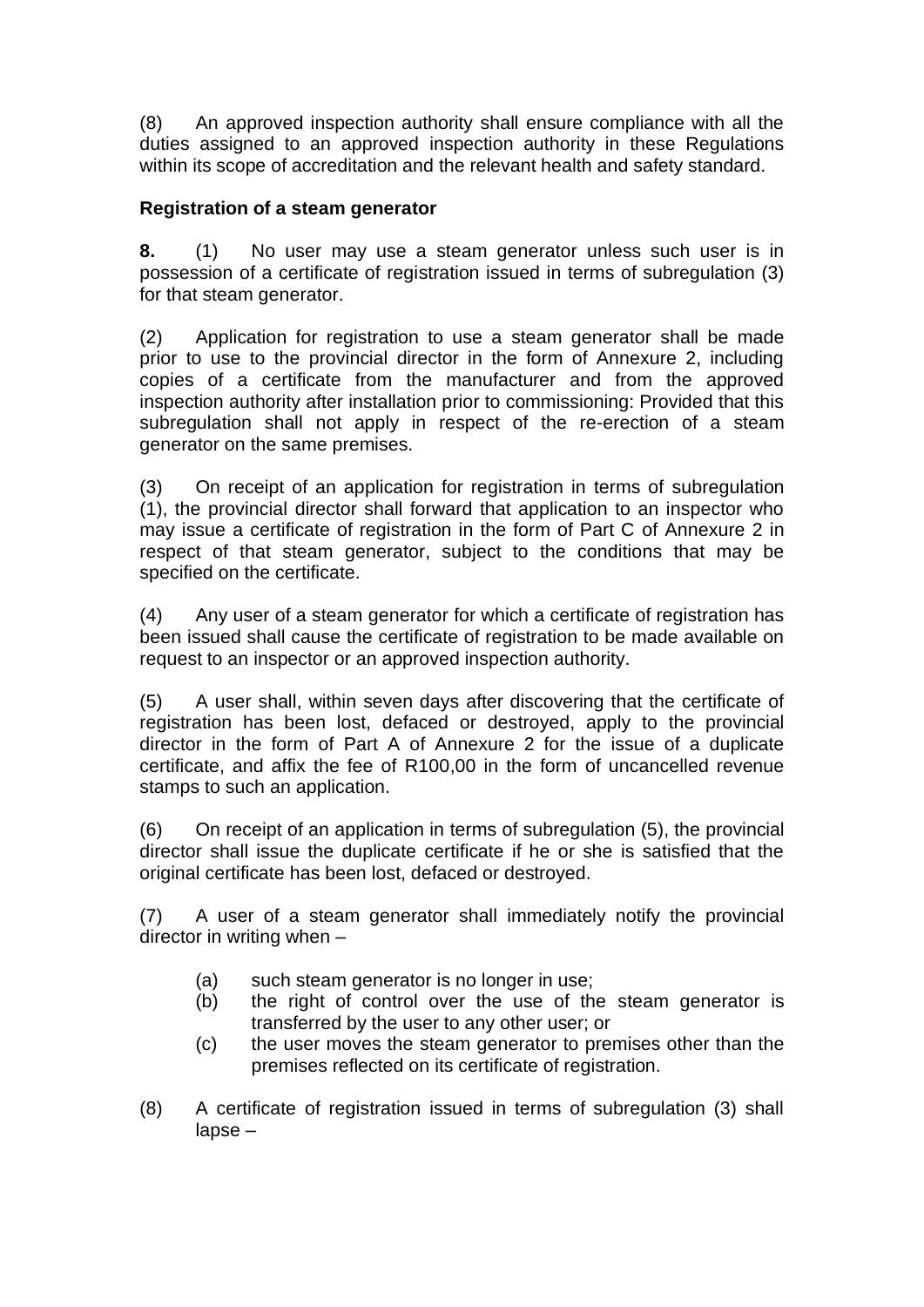- (a) upon the transfer of the right of control over the use of the steam generator to another user; or
- (b) when a steam generator is removed from the premises reflected on its certificate of registration.

### **Pressure equipment marking**

**9.** (1) Every manufacturer of pressure equipment shall cause the pressure equipment to be marked in accordance with the relevant health and safety standard incorporated into these Regulations under section 44 of the Act.

(2) Every manufacturer shall cause a data plate to be permanently fixed in a conspicuous place to any steam generator or pressure vessel with the following minimum particulars:

- (a) Name of manufacturer;
- (b) country of origin;
- (c) year of manufacture;
- (d) manufacturer's serial number;
- (e) reference number, date and edition of the health and safety standard;
- (f) design pressure in units of Pascal;
- (g) design temperature for both minimum and maximum in degrees Celsius;
- (h) capacity in cubic metres;
- (i) unique mark of an approved inspection authority as applicable; and
- (j) the hazard category in accordance with the requirements of SANS 347.

(3) In the case of composite pressure equipment the following information shall be included in addition to that referred to in subregulation (2):

- (a) The resin system of the corrosion barrier/lining;
- (b) the resin system of the structural wall; and
- (c) the name and specific gravity of the medium for which the vessel was designed.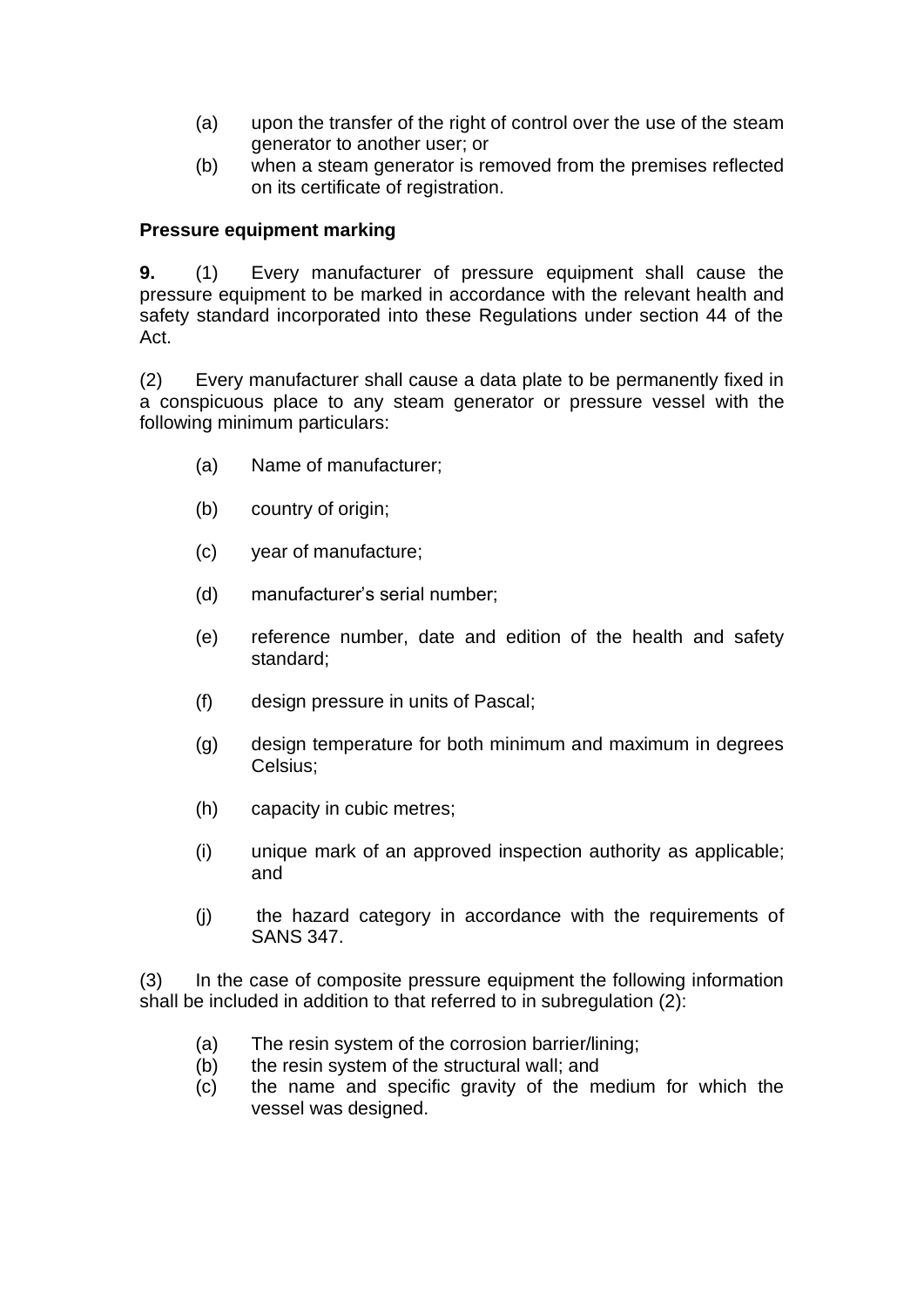(4) No person may remove a marking or data plate referred to in this regulation or wilfully damage or alter the particulars marked thereon, except as provided in this regulation.

(5) A user shall ensure that any modification that changes the original design conditions is identified by affixing an additional data plate.

(6) A user shall ensure that a data plate is affixed to any steam generator or pressure vessel that has been re-certified: Provided that where the manufacturer is unknown, the user responsible for the re-certification shall be deemed to be the manufacturer.

### **Pressure and safety accessories**

**10.** (1) No user may require or permit pressure equipment to be used unless it is provided with all the pressure and safety accessories required by the relevant health and safety standard which is incorporated into these Regulations under section 44 of the Act and used in the design, construction and manufacture of such pressure equipment: Provided that alternative safety accessories other than those required by the standard may be fitted with the written approval of an approved inspection authority.

(2) In the absence of a requirement referred to in subregulation (1) in the relevant health and safety standard which is incorporated into these Regulations under section 44 of the Act and used in the design, construction and manufacture of such pressure equipment, safety accessories shall be provided by the user as required by the approved inspection authority and those safety accessories shall be so selected, arranged and installed as to be safe for the particular purpose for which the pressure equipment is to be used.

(3) Every user of a steam generator or pressure vessel shall ensure that the steam generator or pressure vessel in use is fitted with at least one pressure measuring device.

(4) Every user of a steam generator or pressure vessel shall ensure that the steam generator or pressure vessel in use is fitted with at least one safety valve and that safety valve is kept locked, sealed or otherwise rendered inaccessible to any unauthorised person.

(5) The number and capacity of the safety valve referred to in subregulation (4) shall comply with the requirements of the design standard for the steam generator or pressure vessel or as required in terms of subregulation (2).

(6) Every user shall ensure that the automatic controls and indicators of a steam generator, pressure vessel or piping are arranged, installed, maintained and operated in accordance with the relevant health and safety standard which is incorporated into these Regulations under section 44 of the Act and used in the design and manufacture of the steam generator, pressure vessel or pressurized system: Provided that in the absence of such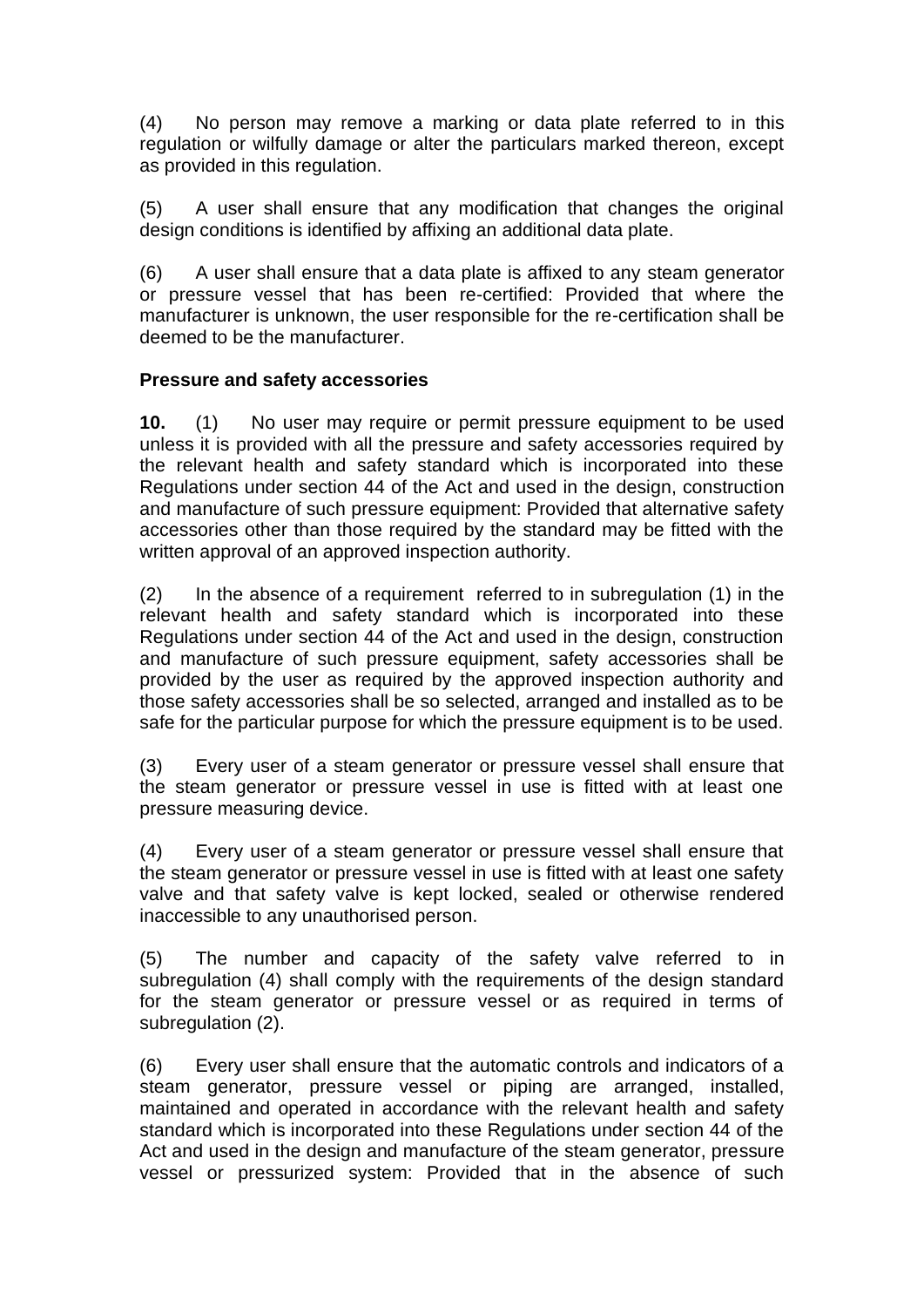provisions, where automatic controls and indicators are installed, they shall be selected, arranged and installed subject to the written approval of an approved inspection authority.

### **Inspection and test**

**11.** (1) Subject to the requirements of the relevant health and safety standard incorporated into these Regulations under section 44 of the Act, the user shall cause –

- (a) steam generators or pressure vessels, including pressure and safety accessories, after they are installed or reinstalled and before they are commissioned, to be subjected to a witnessed internal and external inspection of a hydraulic pressure test to 1,25 times the design pressure by an approved inspection authority: Provided that Category I equipment as categorized in terms of SANS 347 may be inspected, tested and witnessed by the user: Provided further that the user may, subject to the written approval of an approved inspection authority, dispense with the internal inspection and hydraulic pressure test where it could have an adverse effect on the operation or integrity of the pressure equipment;
- (b) piping to be inspected and tested by the manufacturer after manufacture, installation, modification or repair and before commissioning in accordance with the relevant health and safety standard incorporated into these Regulations under section 44 of the Act, and, where applicable, to be witnessed by an approved inspection authority: Provided that Category I equipment as categorized in terms of SANS 347 may be inspected, tested and witnessed by the user;
- (c) every fire-tube steam generator to be subjected to an external inspection every 12 months and a witnessed hydraulic test and crack detection of critical welds every 36 months, by an approved inspection authority for inservice inspection appointed by the user in writing;
- (d) every pressure vessel and steam generator, excluding those referred to in subregulation (3), to be subjected to an internal and external inspection and a hydraulic test to a pressure of 1,25 times the design pressure by an approved inspection authority for in-service inspection appointed by the user in writing, at intervals not exceeding 36 months: Provided that Category I equipment as categorized in terms of SANS 347 may be inspected and tested by the user: Provided further that where the pressure equipment is not subject to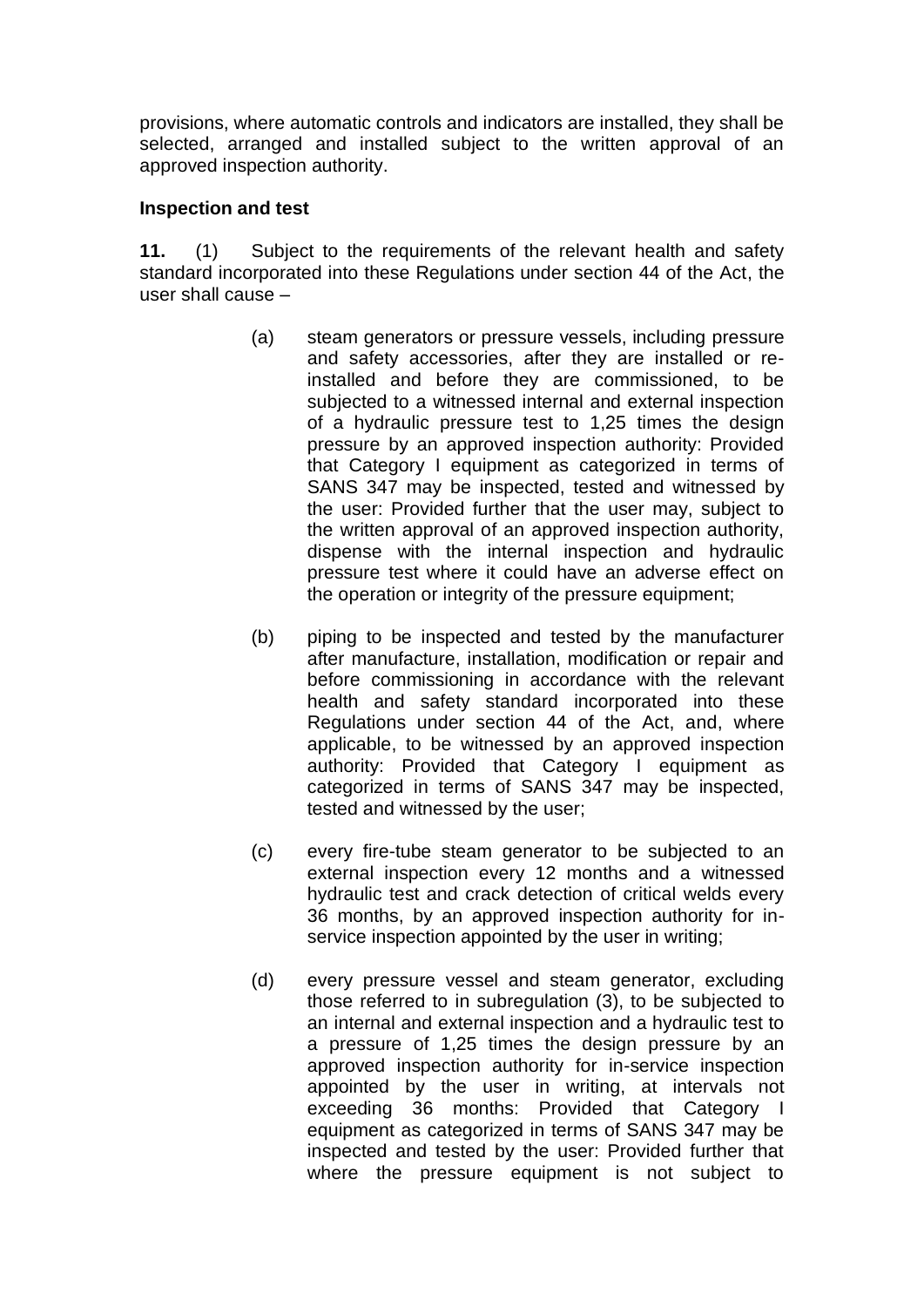deterioration processes, the user may dispense with the internal inspection and hydraulic pressure test, subject to a maximum period of nine years for that pressure vessel or steam generator and written approval by an approved inspection authority: Provided further that the chief inspector may require a specific steam generator or pressure vessel to be inspected or tested more frequently; and

(e) all piping and pipelines to be inspected and tested in accordance with the relevant in-service health and safety standard: Provided that where the health and safety standard does not prescribe in-service inspections and test intervals, such intervals shall be determined by a risk-based inspection applying sound engineering practice: Provided further that such inspection and test for Category II equipment and higher as categorized in terms of SANS 347 shall be performed by a competent person referred to in regulation 1 of the General Machinery Regulations, 1988.

(2) Where it is impracticable to use a liquid for the hydraulic pressure test referred to in subregulation (1)(d) or (e), the test may, subject to the prior written approval of an approved inspection authority, be carried out with an inert gas to a pressure of 1,1 times the design pressure: Provided that, where reasonably practicable, the test shall be preceded by an internal inspection and any conditions and precautionary measures determined by the user and approved by the approved inspection authority.

(3) Where an inspection or test carried out in terms of subregulation (1)(c), (d) and (e) reveals any weakness or defect whereby the safety of persons may be endangered, the weakness or defect shall be reported forthwith to the user by the person carrying out the inspection or test and the user shall forthwith cease the use of the pressure equipment until such weakness or defect has been rectified to the satisfaction of the person who carried out the inspection and the approved inspection authority concerned in cases of modifications or repairs, as the case may be, or the steam generator, pressure vessel or storage vessel has been re-rated to the satisfaction of the approved inspection authority.

# **Risk-based inspection**

**12.** (1) The user may, as an alternative to the in-service inspection and testing interval requirements referred to in regulation 11(1)(d), implement a risk-based inspection management system in accordance with the relevant health and safety standard incorporated into these Regulations under section 44 of the Act.

(2) A risk-based inspection process and implementation shall be verified by a certification body accredited by the accreditation authority in terms of ISO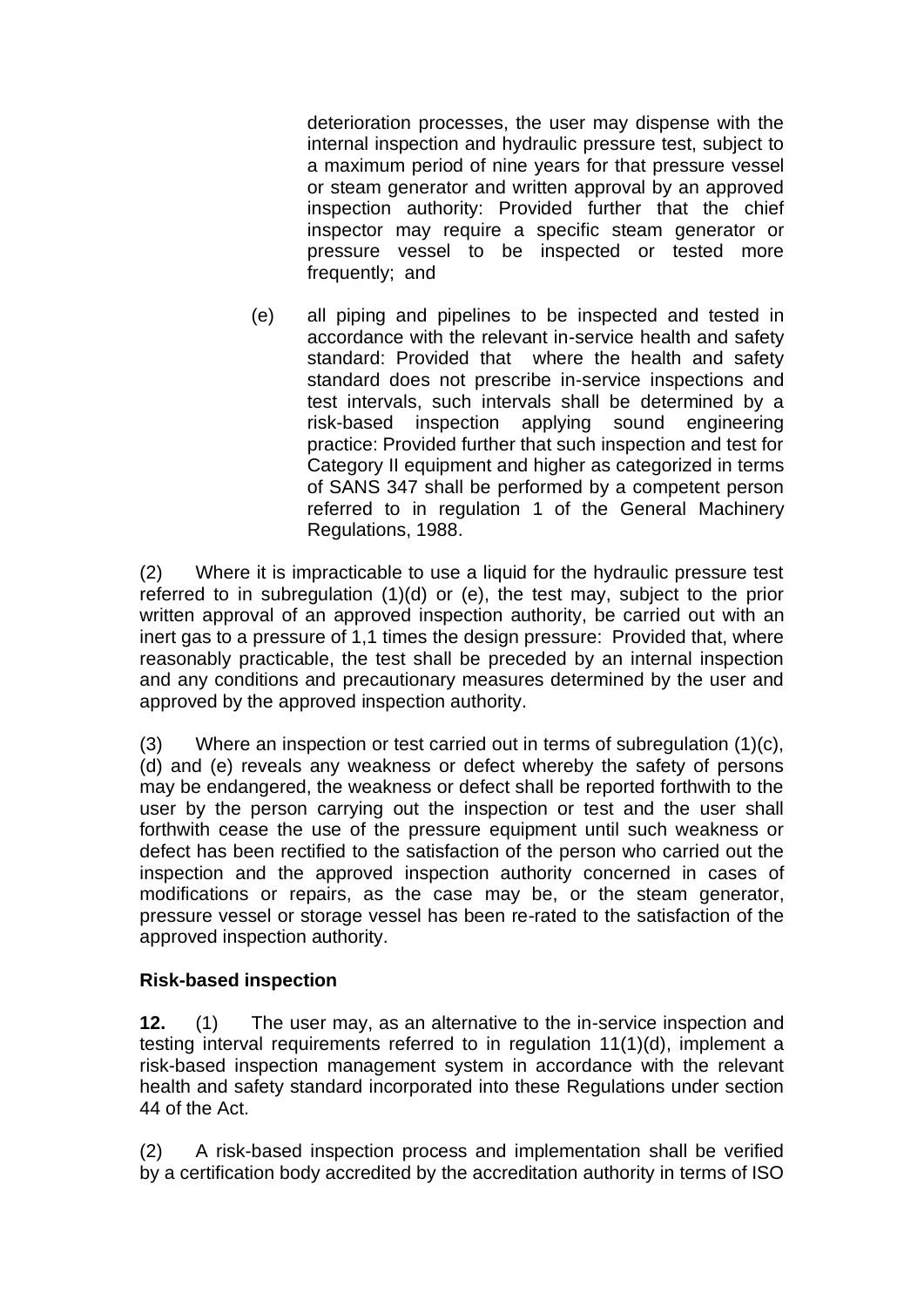17021 specifically for risk-based inspections and approved by the chief inspector.

# **Repairs and modifications**

**13.** (1) Subject to the requirement of the relevant health and safety standard incorporated into these Regulations under section 44 of the Act -

- (a) any person who intends to modify or repair any pressure equipment shall cause such modification or repair to be carried out in accordance with the relevant health and safety standard, and in accordance with the assessment procedure, as specified by the relevant hazard category as determined by SANS 347;
- (b) any modifier or repairer carrying out any modification or repair, referred to in paragraph (a), shall issue a certificate in which the extent of the modification or repair is described and certify that such work is in accordance with the relevant health and safety standard incorporated into these Regulations under section 44 of the Act: Provided that such certificate shall be countersigned by the approved inspection authority, where applicable, as evidence that the design of such modification has been verified and that it has been modified or repaired and tested under its supervision in accordance with the original health and safety standard where reasonably practicable;
- (c) any user requiring re-certification of any pressure equipment shall ensure that the re-certification is performed under the supervision of an approved inspection authority, as applicable; and
- (d) whenever it appears from any inspection or test that pressure equipment cannot be used safely in accordance with its design criteria and the user chooses not to have the necessary repairs effected immediately, the user shall, subject to approval by an approved inspection authority, ensure that the pressure equipment is re-rated, the amended data plate added and the pressure equipment operated within the re-rated criteria: Provided that, in the case of a steam generator, the registration certificate, together with a copy of the approved inspection authority's design verification report, shall be forwarded to the provincial director for updating of the steam generator registration.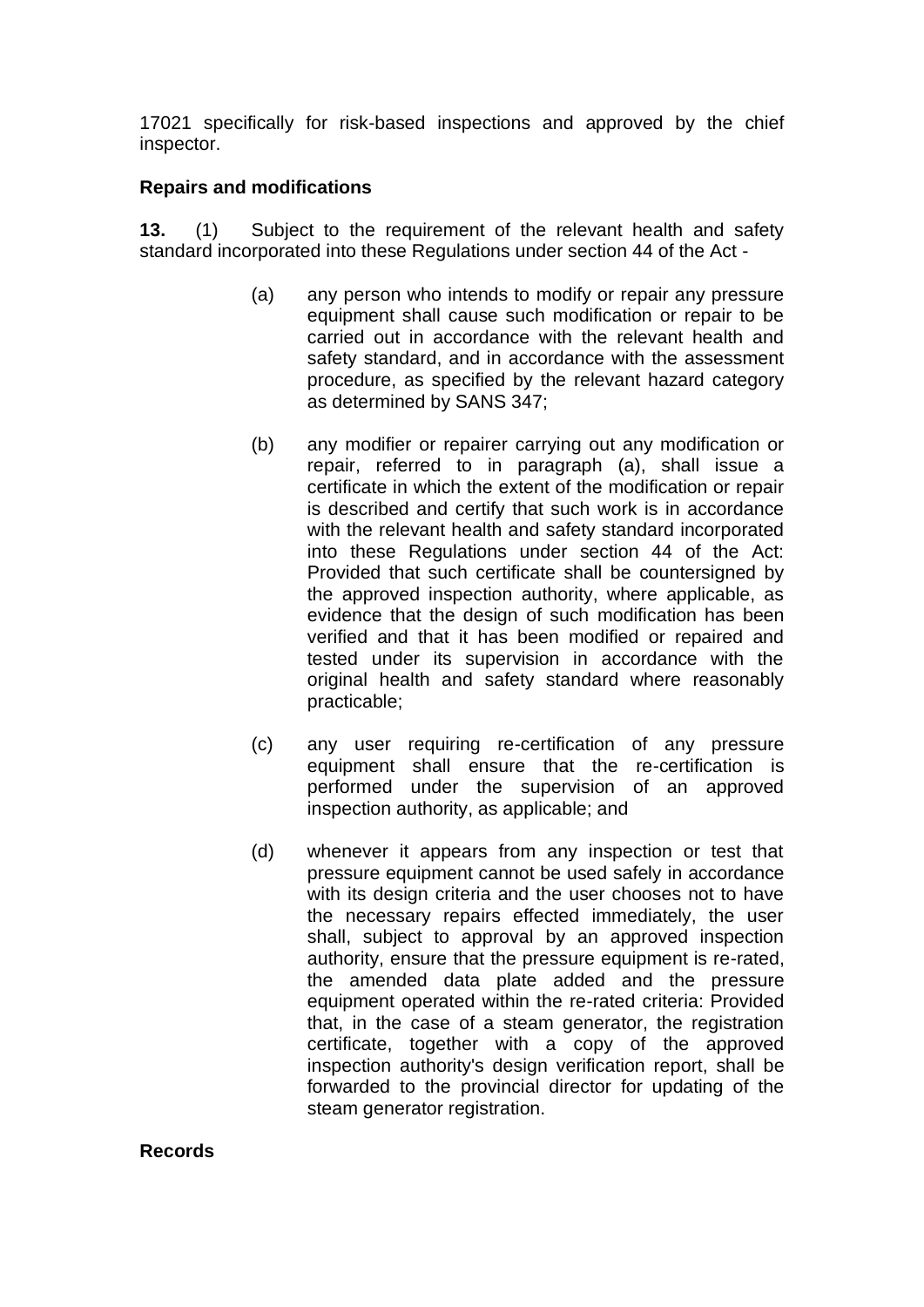**14.** (1) Every user of pressure equipment shall keep a record, which shall be open for inspection by an inspector, in which the certificate of manufacture, and the results, after manufacturing, of all inspections, tests, modifications and repairs shall be recorded.

(2) When pressure equipment is sold, the manufacturer shall ensure that it is accompanied, where relevant, with instructions for the user, containing all the necessary safety information relating to -

- (a) mounting, including the assembling of different pieces of pressure equipment;
- (b) putting into service; and
- (c) maintenance, including checks by the user:

Provided that those instructions shall cover information affixed to the pressure equipment in accordance with these Regulations and the relevant health and safety standard incorporated into these Regulations by section 44 of the Act, with the exception of serial identification, and be accompanied, where appropriate, by technical documents, drawings and diagrams that are necessary for a full understanding of the instructions: Provided further that, if appropriate, the instructions shall also refer to hazards arising from misuse of the pressure equipment.

(3) The manufacturer shall keep the original manufacturing records of the pressure equipment for a minimum period of 12 years.

# **Access**

**15.** The user shall cause pressure equipment to be erected and maintained in such a manner that access to and exit from any chamber, flue, manhole, inspection opening, control or accessory is safe and unobstructed.

# **Door interlocks**

**16.** (1) Any user of pressure equipment shall cause such pressure equipment which for operational purposes is equipped with a quick-actuating opening, to be provided with an interlock or other effective means for preventing –

- (a) a rise of pressure inside the pressure equipment before the quick-actuating openings are in the fully closed and locked position; and
- (b) the release of the quick-actuating opening from the locked and closed position before the pressure inside the pressure equipment has been reduced to atmospheric pressure or the pressure across the openings has been equalised.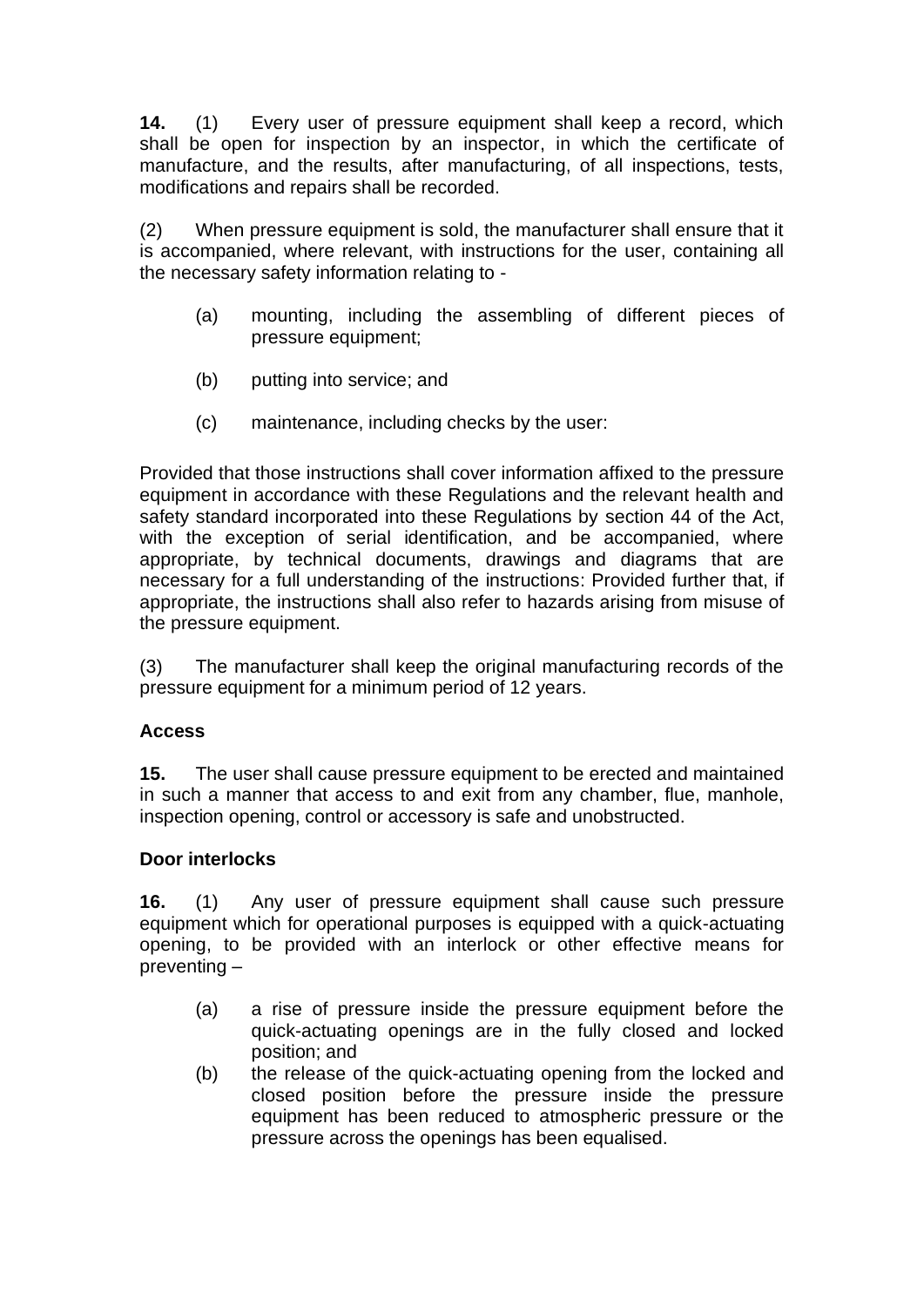### **Gas reticulation equipment and systems**

- **17.** (1) No person shall
	- (a) handle, store or distribute any gas in any manner, which includes the filling of a container, other than in accordance with the relevant health and safety standard incorporated into these Regulations under section 44 of the Act;
	- (b) install or remove an appliance, pressure equipment or system for gas in any manner other than in accordance with the relevant safety standard incorporated into these Regulations under section 44 of the Act;
	- (c) install or remove a gas appliance, or a gas system or a gas reticulation system, unless such person is an authorised person; or
	- (d) use pressure equipment or systems for gas in any manner other than in accordance with the relevant safety standard incorporated into these Regulations under section 44 of the Act.

(2) After installation or re-installation, and before commissioning a gas system, the user shall ensure that an external inspection and a leak test are performed by an authorised person or an approved inspection authority as applicable in terms of subregulation (1)(c).

(3) An authorised person or an approved inspection authority shall issue a certificate of conformity after completion of a gas installation, modification, alteration or change of user or ownership in the form of Annexure 1.

### **Transportable gas containers**

**18.** (1) No user shall use, require or permit a transportable gas container to be used, and no user shall fill, place in service, handle, modify, repair, inspect or test any transportable gas container, other than in compliance with the relevant standards incorporated into these Regulations under section 44 of the Act.

(2) The inspection and test referred to in subregulation (1) shall be carried out by an approved testing station.

(3) Applications for approval of a testing station shall include proof of accreditation as prescribed in subregulation (4), and shall include full contact details and address information.

(4) The chief inspector's approval is subject to a valid accreditation certificate issued by the accreditation authority: Provided that the chief inspector may set additional requirements before granting approval.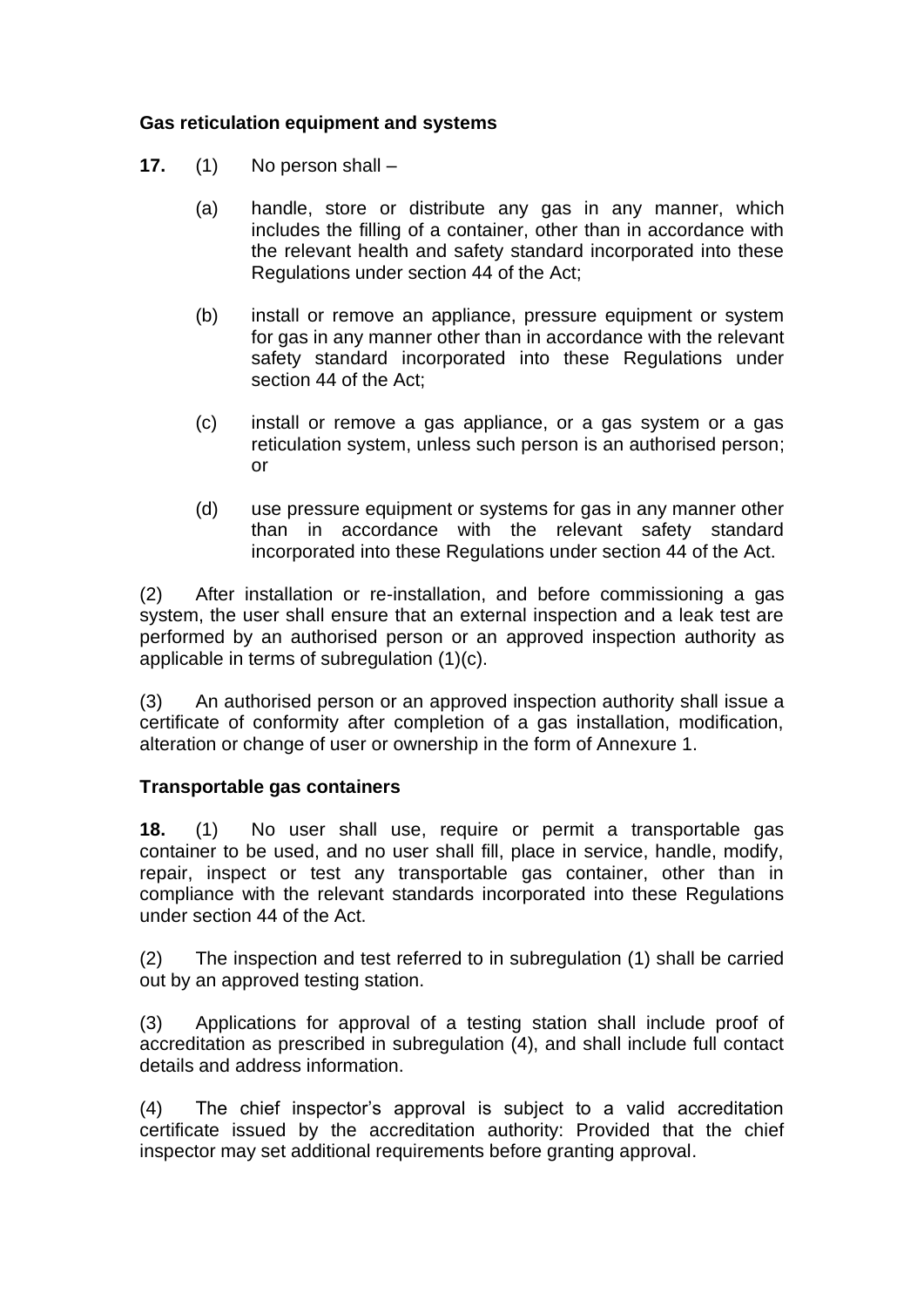# **Fire extinguishers**

**19.** (1) No user shall use, require or permit the use of a fire extinguisher unless designed, constructed, filled, recharged, reconditioned, modified, repaired, inspected or tested in accordance with the relevant safety standard incorporated into these Regulations under section 44 of the Act.

(2) No person shall fill, recharge, recondition, modify, repair, inspect or test any fire extinguisher unless such person is an authorised person employed by a permit holder: Provided that a permit is issued by an organisation approved by the chief inspector.

(3) Applications for approval shall include proof of accreditation as prescribed in subregulation (4), and shall include full contact details and address information.

(4) The chief inspector's approval shall be subject to a valid accreditation certificate issued by the accreditation authority: Provided that the chief inspector may set additional requirements before granting approval.

# **Offences and penalties**

**20.** (1) Any person who contravenes or fails to comply with any of the provisions of regulations 3, 4, 5, 6, 7(1), 7(2), 8(1), 8(2), 8(3), 8(4), 8(5), 8(7), 9, 10, 11(1), 11(3), 12(2), 13, 14, 15, 16, 17, 18(1), 18(2), 19(1) and 19(2) shall be guilty of an offence and liable upon conviction to a fine or to imprisonment for a period not exceeding 12 months and, in the case of a continuous offence, to an additional fine of R200,00 for each day on which the offence continues or additional imprisonment of one day for each day on which the offence continues: Provided that the period of such additional imprisonment shall not exceed 90 days.

# **Repeal of regulations and annexures**

**21.** The Vessels under Pressure Regulation, 1996, published under Government Notice No. R. 1591, dated 4 October 1996, is hereby repealed.

# **Short title**

**22.** These Regulations shall be called the Pressure Equipment Regulations, 2009, and shall come into effect on 1 October 2009: Provided that approved inspection authority for in-service inspections shall come into effect on 1 April 2011 on condition that the inspection shall be carried out by an authorised person.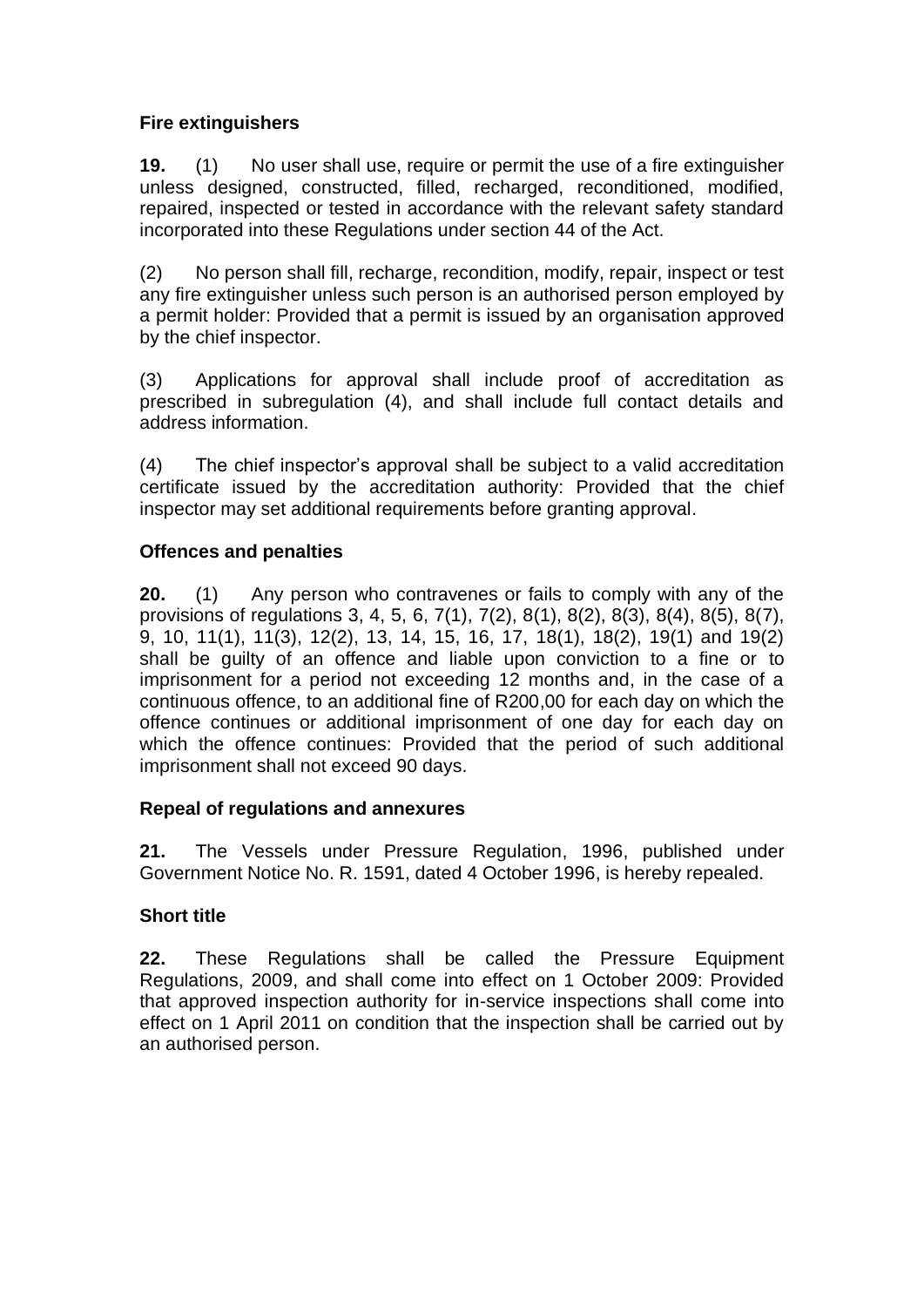#### **Annexure 1**

### **CERTIFICATE OF CONFORMITY FOR GAS INSTALLATIONS**

### **OCCUPATIONAL HEALTH AND SAFETY ACT, 1993 Regulation 17(3) of the Pressure Equipment Regulations, 2009**

Certificate of conformity by an authorised person

| person for gas installations with registration number ______________ and ID                                                                                                                 |  |
|---------------------------------------------------------------------------------------------------------------------------------------------------------------------------------------------|--|
| <u> 2000 - 2000 - 2000 - 2000 - 2000 - 2000 - 2000 - 2000 - 2000 - 2000 - 2000 - 2000 - 2000 - 2000 - 2000 - 200</u><br>I further declare that I inspected and tested the installation at - |  |
|                                                                                                                                                                                             |  |
|                                                                                                                                                                                             |  |
|                                                                                                                                                                                             |  |
|                                                                                                                                                                                             |  |
| Township/Municipality/District ___________________                                                                                                                                          |  |
|                                                                                                                                                                                             |  |
|                                                                                                                                                                                             |  |
|                                                                                                                                                                                             |  |
| $\sim$ 1 d at the case of as taken $4\pi/6$ d and added as the construction of the d                                                                                                        |  |

and that, in terms of regulation 17(3), the installation complies with the provisions of 17(2) and that the installation is safe.

I am aware that I am liable to prosecution in the case of a false declaration.

\_\_\_\_\_\_\_\_\_\_\_\_\_\_\_\_ \_\_\_\_\_\_\_\_\_\_\_\_\_\_\_\_\_\_

Signature Date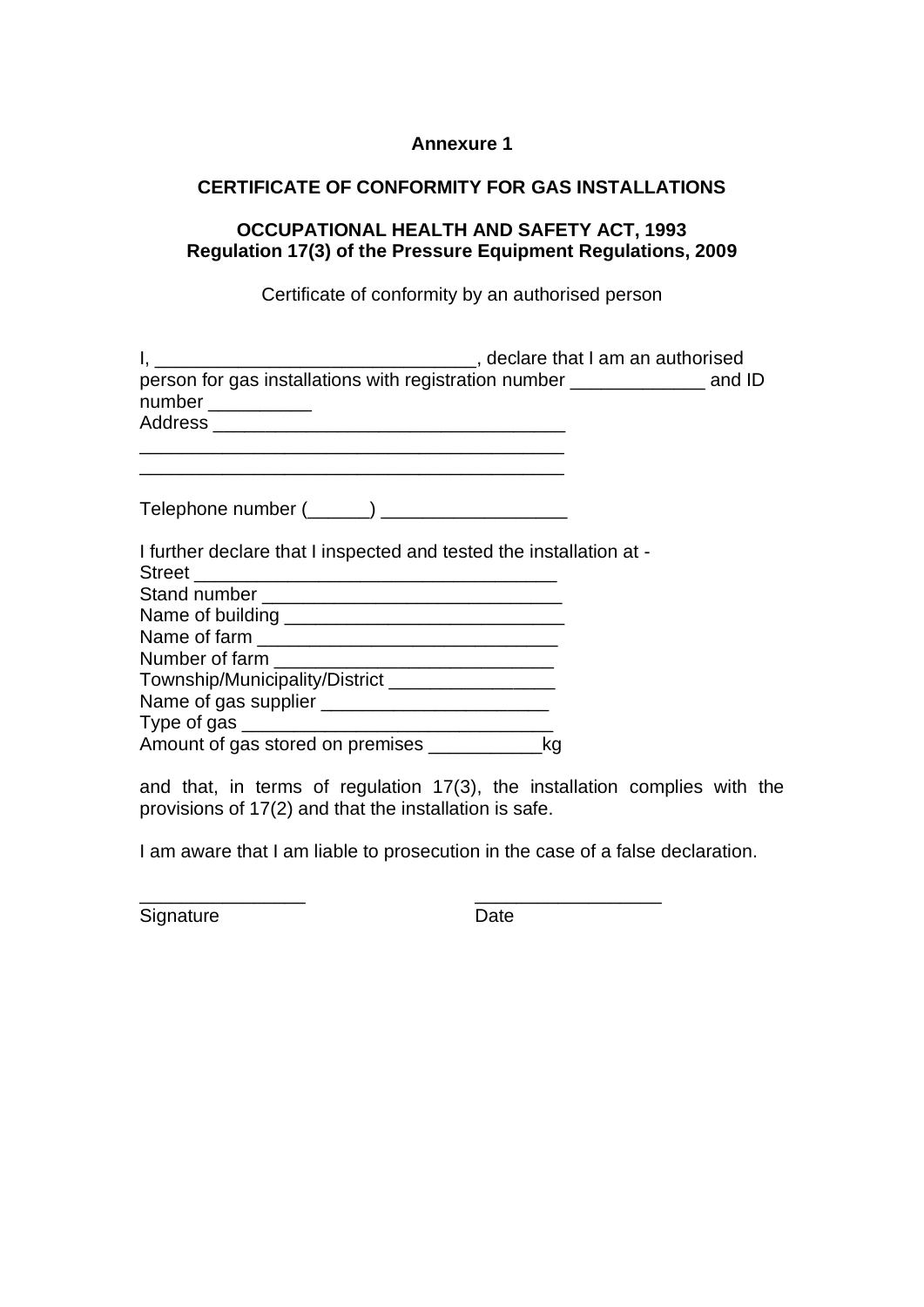#### **Annexure 2**

### **REGISTRATION OF A STEAM GENERATOR**

#### **OCCUPATIONAL HEALTH AND SAFETY ACT, 1993**

Regulation 8(2) of the Pressure Equipment Regulations, 2009

Registration of a steam generator

#### **A. APPLICATION FOR REGISTRATION OF A STEAM GENERATOR/DUPLICATE CERTIFICATE**

| <b>To: Provincial Director</b><br>Department of Labour | <b>From:</b> (Postal Address)                                                                                                                   |
|--------------------------------------------------------|-------------------------------------------------------------------------------------------------------------------------------------------------|
|                                                        |                                                                                                                                                 |
|                                                        | Tel. ___________________                                                                                                                        |
|                                                        | <b>Fax</b>                                                                                                                                      |
| $I$ (user) (legal persona) $\frac{1}{1}$               | hereby apply for a registration/duplicate<br>registration certificate of a steam generator, particulars of which are reflected in Part B below. |

\_\_\_\_\_\_\_\_\_\_\_\_\_\_\_\_\_\_\_\_\_\_\_ \_\_\_\_\_\_\_\_\_\_\_\_\_\_\_\_\_\_\_\_\_\_\_\_

\_\_\_\_\_\_\_\_\_\_\_\_\_\_\_\_\_\_\_\_\_\_ \_\_\_\_\_\_\_\_\_\_\_\_\_\_\_\_\_\_\_\_\_\_\_\_

Signature of applicant Date

Name of applicant (in block letters) Designation of applicant

### **B. PARTICULARS OF STEAM GENERATOR**

- 1. Physical address of installation\_\_\_\_\_\_\_\_\_\_\_\_\_\_\_\_\_\_\_\_\_\_\_\_\_
- 2. Type of steam generator\_\_\_\_\_\_\_\_\_\_\_\_\_\_\_\_\_\_\_\_\_\_\_\_\_\_\_\_\_\_
- 3. Name of manufacturer\_\_\_\_\_\_\_\_\_\_\_\_\_\_\_\_\_\_\_\_\_\_\_\_\_\_\_\_\_\_\_\_
- 4. Country of origin\_\_\_\_\_\_\_\_\_\_\_\_\_\_\_\_\_\_\_\_\_\_\_\_\_\_\_\_\_\_\_\_\_\_\_\_
- 5. Year of manufacture
- 6. Manufacturer's serial number<br>7. Name. number and date of the s
- Name, number and date of the standard of design
- 8. Design gauge pressure in pascal
- 9. Maximum permissible operating pressure in pascal
- 10. Operating temperature\_\_\_\_\_\_\_\_\_\_\_\_\_\_\_\_\_\_\_\_\_\_\_\_\_\_\_\_\_\_\_\_
- 11. Source of energy (oil, coal, gas, electricity or nuclear)\_\_\_\_\_\_\_\_
- 12. Steaming capacity of steam generator \_\_\_\_\_\_\_\_kg of steam per hour from and at 100 degrees Celsius
- 13. Name of approved inspection authority (during manufacture)\_\_\_\_\_\_\_\_\_
- 14. Copy of certificate from manufacturer attached \_\_\_\_\_\_\_\_\_\_\_\_\_
- 15. Copy of approved inspection authority's commissioning report attached\_\_\_\_\_\_\_\_\_\_\_\_\_\_\_\_\_\_\_\_\_\_\_\_\_\_\_\_\_\_\_\_\_\_\_\_\_\_\_\_\_\_\_\_\_\_\_\_\_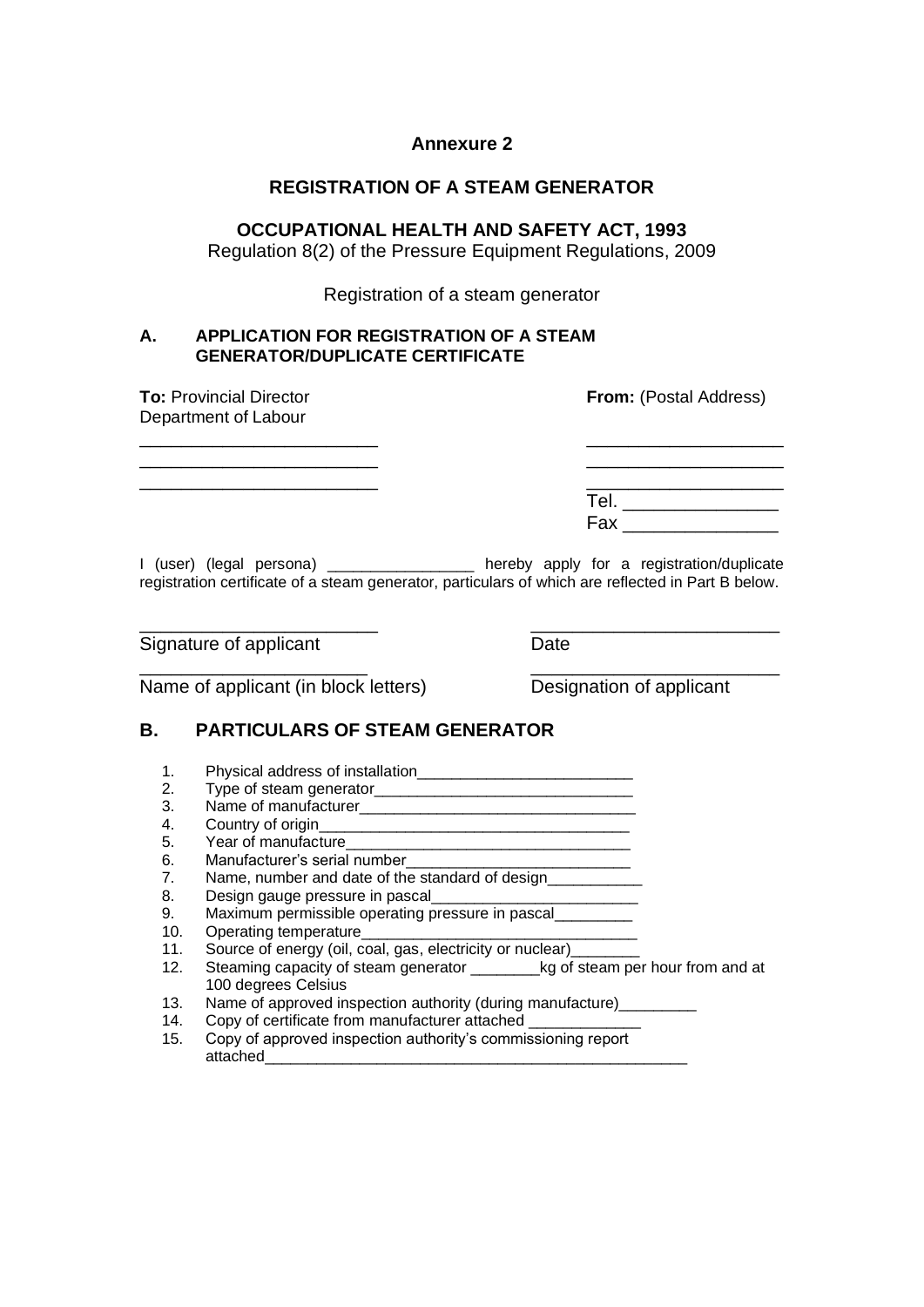### **FOR OFFICIAL USE ONLY**

### **C. STEAM GENERATOR REGISTRATION CERTIFICATE**

The steam generator, the particulars of which appear in Part B, has this day \_\_\_\_\_\_\_\_\_\_ been registered with the official number \_\_\_\_\_\_\_\_\_\_\_\_

Permission is hereby granted to use the boiler at a maximum permissible pressure of  $kPa.$ 

Signature of inspector

Official stamp

Issue of duplicate steam generator registration certificate

Date **Date** 

certificate **contains a** Revenue stamps for duplicate

\_\_\_\_\_\_\_\_\_\_\_\_\_\_\_\_\_\_\_\_\_\_\_\_\_\_\_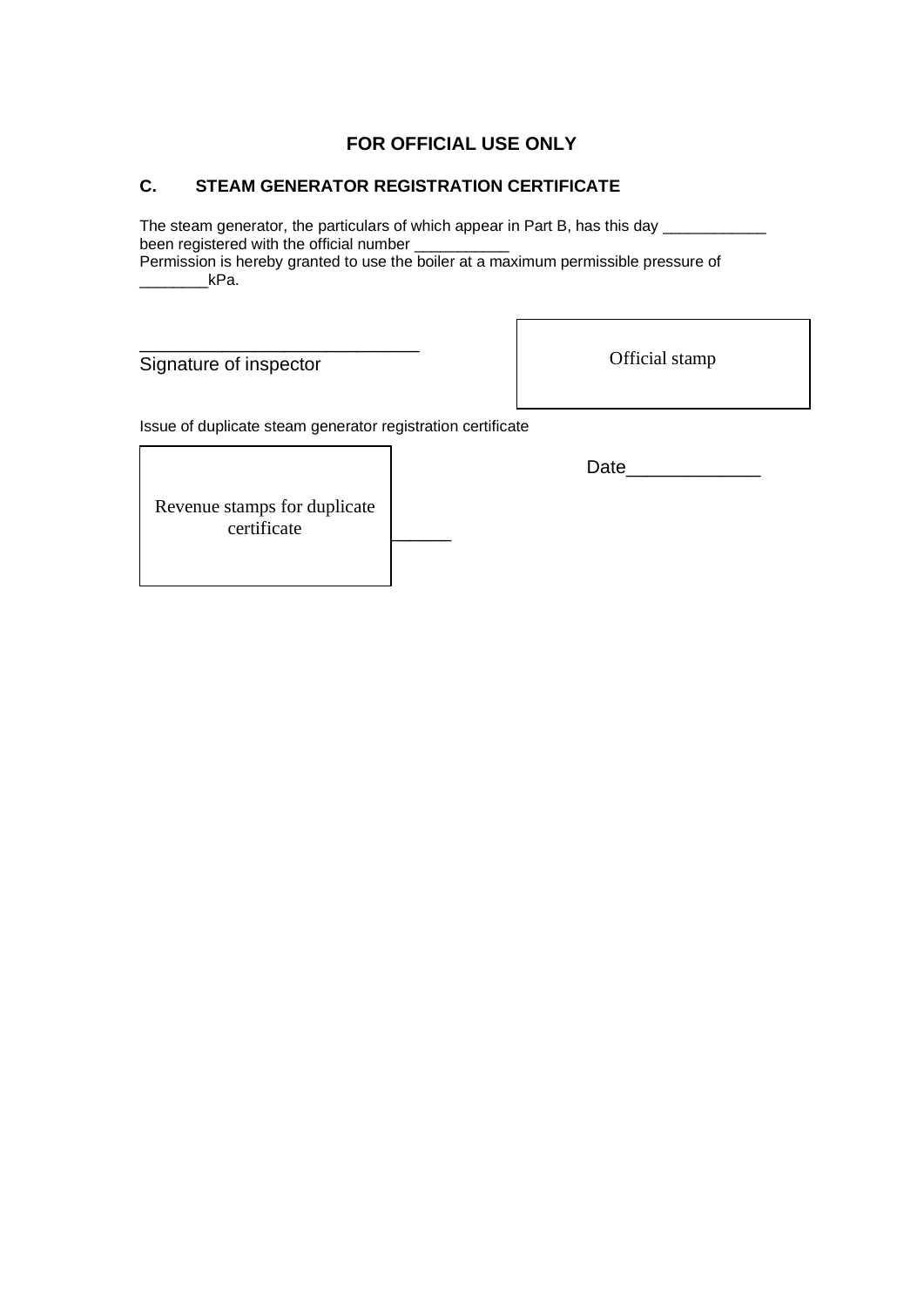#### **GOVERNMENT NOTICE**

**No. R. ……… 2009**

#### **DEPARTMENT OF LABOUR**

#### **OCCUPATIONAL HEALTH AND SAFETY ACT, 1993**

#### **INCORPORATION OF HEALTH AND SAFETY STANDARDS INTO THE PRESSURE EQUIPMENT REGULATIONS, 2009**

I, MMS Mdladlana, Minister of Labour, after consultation with the Advisory Council for Occupational Health and Safety, hereby, under section 44 of the Occupational Health and Safety Act, 1993 (Act No. 85 of 1993), incorporate into the Pressure Equipment Regulations, 2009, the health and safety standards specified in the Schedule.

#### **MMS MDLADLANA Minister of Labour**

### **SCHEDULE**

SANS 347: Categorization and conformity assessment criteria for all pressure equipment

SANS 10227: Criteria for the operation of inspection authorities performing inspections in terms of the Pressure Equipment Regulations

SANS 10019: Transportable metal containers for compressed gas – Basic design, manufacture, use and maintenance

SANS 1475 – 1: The production of reconditioned fire-fighting equipment – Part 1: Portable and wheeled (mobile) rechargeable fire extinguishers

SANS 10087: The handling, storage, distribution and maintenance of liquefied petroleum gas in domestic, commercial and industrial installations:

> Part 1: Liquefied petroleum gas installations involving gas storage containers of individual water capacity not exceeding 500 ℓ and a combined water capacity not exceeding 3 000 ℓ per installation